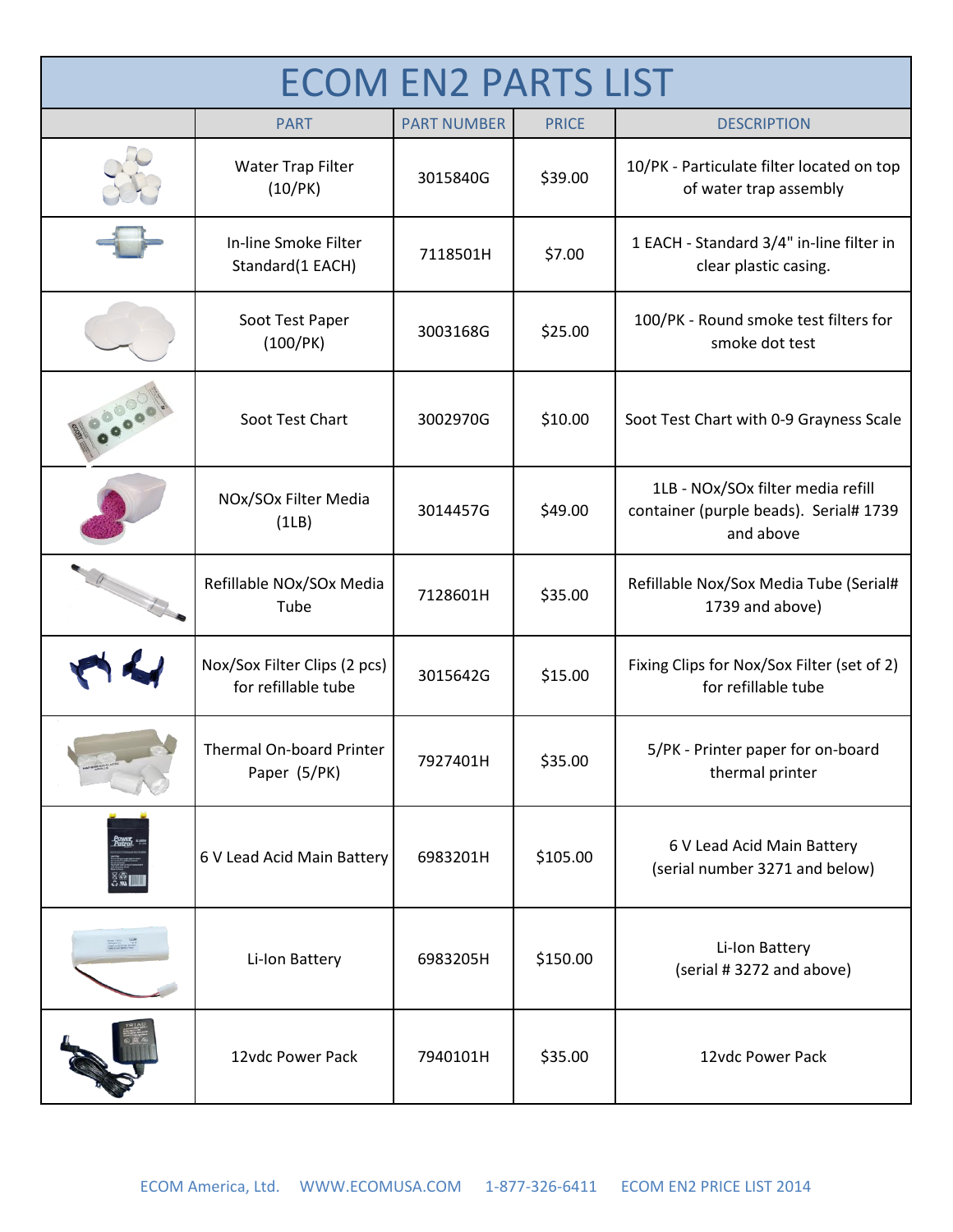| 12V Vehicle Power Source                              | 6983305H | \$45.00    | 12V Vehicle Power Source                                                               |
|-------------------------------------------------------|----------|------------|----------------------------------------------------------------------------------------|
| 1 Foot SB Probe Complete<br>with Soot Test Feature    | 7128201H | \$625.00   | 1 Foot SB Probe Pipe and Thermocouple<br>with Pistol Grip and Soot Test Feature        |
| 1 Foot SB Probe Complete<br>without Soot Test Feature | 7129101H | \$625.00   | 1 Foot SB Probe Pipe and Thermocouple<br>with Pistol Grip without Soot Test<br>Feature |
| 1 Foot SB Probe Pipe                                  | 7126501H | \$355.00   | 1 Foot SB Probe Pipe and Thermocouple<br>$(s/n 1739$ and above)                        |
| Probe Shield                                          | 3025006G | \$69.00    | Probe Shield to Protect Handle from High<br>Temp                                       |
| 8mm SCD Probe Cone                                    | 6983101H | \$35.00    | 8mm SCD Probe Cone for SCD 220mm<br>Probe Pipe (s/n 1738 and below)                    |
| 10mm SB Probe Cone                                    | 7129701H | \$35.00    | 10mm SB Probe Cone for Probe Pipe<br>$(s/n 1739$ and above)                            |
| 3 Foot SB Probe Pipe                                  | 7126701H | \$620.00   | 3 Foot SB Probe Pipe and Thermocouple<br>$(s/n 1739$ and above)                        |
| 5 Foot SB Probe Pipe                                  | 7126601H | \$861.00   | 5 Foot SB Probe Pipe and Thermocouple<br>$(s/n 1739$ and above)                        |
| 3 ft SB Probe Complete                                | 7127101H | \$985.00   | 3 ft SB Probe Complete with pistol grip,<br>probe pipe and probe cone                  |
| 5 Foot SB Probe Complete                              | 7127001H | \$1,360.00 | 5 Foot SB Probe Complete with pistol<br>grip, probe pipe and probe cone                |
| 220mm SCD Probe Pipe                                  | 7127301H | \$275.00   | 220mm SCD Probe Pipe and<br>Thermocouple with Handle (s/n 1738<br>and below)           |
| SB Pistol Grip Handle<br>w/Soot Test Feature          | 7128001H | \$270.00   | SB Black Pistol Grip Handle with Soot<br><b>Test Feature</b>                           |
| SB Pistol Grip Handle<br>without Soot Test Feature    | 7129001H | \$270.00   | SB Black Pistol Grip Handle without Soot<br><b>Test Feature</b>                        |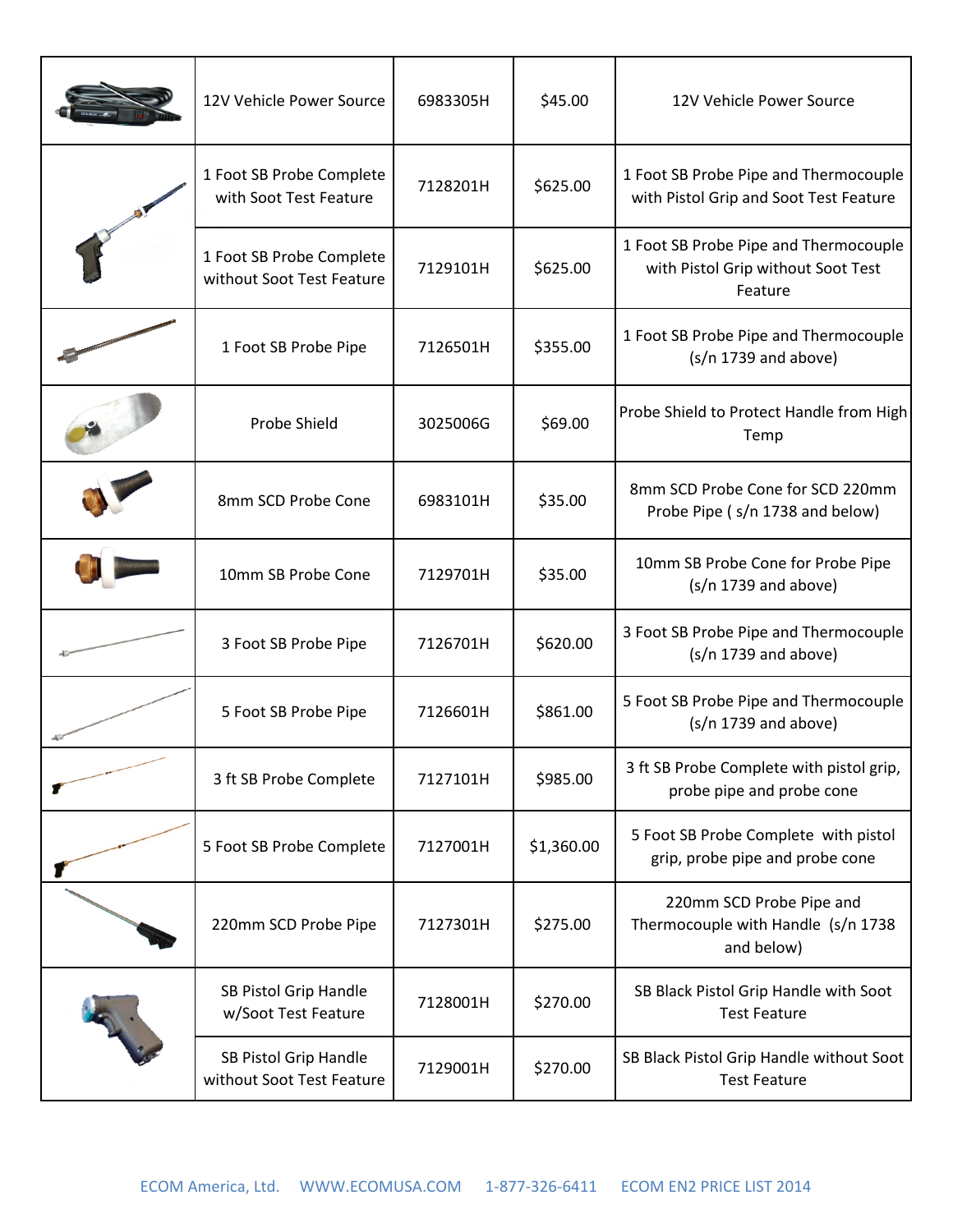|  | 15 foot SCD Sample Line              | 7128801H              | \$279.00 | 15 Foot SCD Sample Line (s/n 1738 and<br>below)                   |
|--|--------------------------------------|-----------------------|----------|-------------------------------------------------------------------|
|  | 15 Foot SB Sample Line               | 7127701H              | \$279.00 | 15 Foot SB Sample Line (s/n 1739 and<br>above)                    |
|  | T-Gas Probe w/ Cable                 | 6953001H              | \$200.00 | T-Gas Thermocouple Probe with 30ft<br>Cable (s/n 1739 and above)  |
|  | 5 Pin T-Gas Dummy Plug               | 3019602G              | \$29.00  | T-Gas Dummy Connector for all 5-pin T-<br>Gas sockets             |
|  | 9mm Female Gas Adapter               | 3023562G              | \$29.00  | 9mm Female Gas Adapter                                            |
|  | 8mm Female Draft Adapter             | 3023166G              | \$29.00  | 8mm Female Draft Adapter                                          |
|  | <b>Wireless Remote</b>               | 6964501H              | \$595.00 | <b>Wireless Remote</b>                                            |
|  | Peltier Cooler                       | 6963401H              | \$909.00 | Peltier cooler with water trap assembly                           |
|  | Main Pump 9V                         | 7028101H              | \$295.00 | 9V Main Pump                                                      |
|  | UD100 Bluetooth Adapter<br>w/antenna | 3024758G              | \$79.00  | UD100 Bluetooth Adapter with Antenna                              |
|  | ScanTemp Gun                         | 7530801H              | \$199.00 | Infrared Temperature Gun w/ Laser<br>Pointer                      |
|  | On Demand Regulator                  | 6216000H<br>(CGA 660) | \$350.00 | Aluminum On-Demand Regulator w/<br>Gauge (specify CGA 180 or 660) |
|  | On Demand Regulator                  | 6217000H<br>(CGA 180) | \$350.00 | Aluminum On-Demand Regulator w/<br>Gauge (specify CGA 180 or 660) |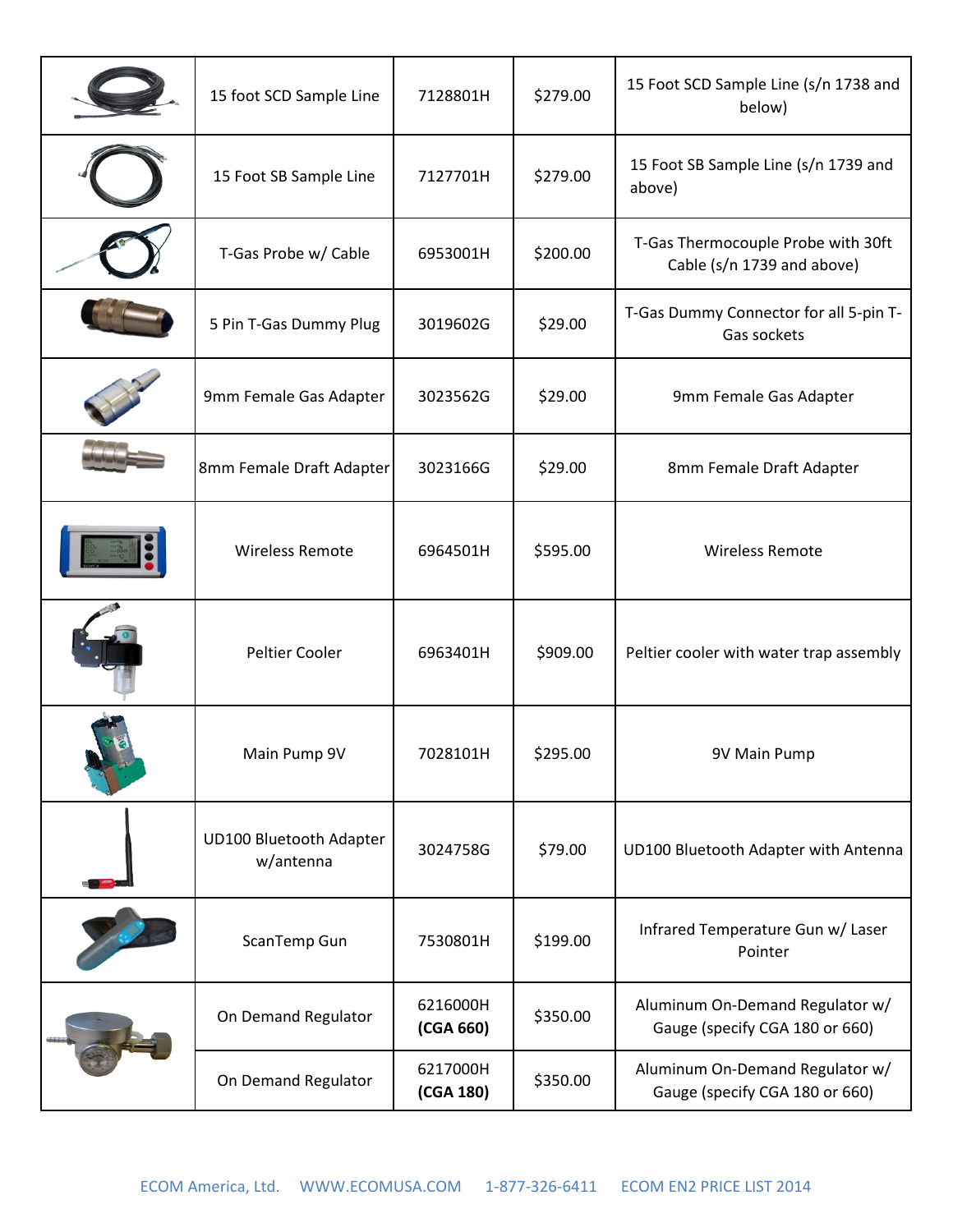|                            | <b>Calibration Hose</b>          | 3024948G | \$35.00    | Calibration Hose Attachment with Gas<br>Connector                         |
|----------------------------|----------------------------------|----------|------------|---------------------------------------------------------------------------|
|                            | Probe Tip Cal Attachment         | 3009306G | \$30.00    | Probe tip cal attachment<br>(serial# 1739 & above)                        |
|                            | Flowmeter                        | 3015246G | \$39.00    | Flowmeter                                                                 |
|                            | 1 Amp Fuse                       | 3023365G | \$10.00    | 1 Amp Fuse Located Under Power Supply                                     |
|                            | Peristaltic Pump w/ Board        | 7117501H | \$129.00   | Peristaltic Pump w/ Board                                                 |
|                            | <b>Peristaltic Pump Housing</b>  | 7117201H | \$129.00   | Housing for Peristaltic Pump (White)                                      |
|                            | Peristaltic Tubing / Ft.         | 3000590G | 7.00 / ft. | Peristaltic Tubing sold by the foot                                       |
|                            | <b>Thermal Printer Assembly</b>  | 6983901H | \$350.00   | <b>Thermal Printer Assembly</b>                                           |
|                            | <b>Reed Switch</b>               | 3075220G | \$29.00    | Reed Switch Located Under Cal Magnet<br>Sticker                           |
|                            | 9mm O-Ring for Gas<br>Adapter    | 3013665G | \$3.00     | 9mm O-Ring for Gas Adapter<br>(ADAPTER71353)                              |
|                            | 8 mm O-Ring for Draft<br>Adapter | 3013863G | \$3.00     | 8mm O-Ring for Draft Adapter<br>(ADAPTER71354)                            |
|                            | O-Ring for Water Trap<br>Bowl    | 3014259G | \$3.00     | O-Ring for Water Trap Bowl                                                |
|                            | <b>Water Trap Bowl</b>           | 7532501H | \$55.00    | Water Trap Bowl & Standard AC Cooler                                      |
| sanDisk<br>2 <sub>GB</sub> | 2 GB SD Card for Data<br>Logging | 3014584G | \$15.00    | 2 GB SD Card for Data Logging                                             |
|                            | <b>Black Silicone Tubing</b>     | 3000594G | \$8/foot   | Small Black Silicone Tubing for Water<br><b>Trap and Calibration Hose</b> |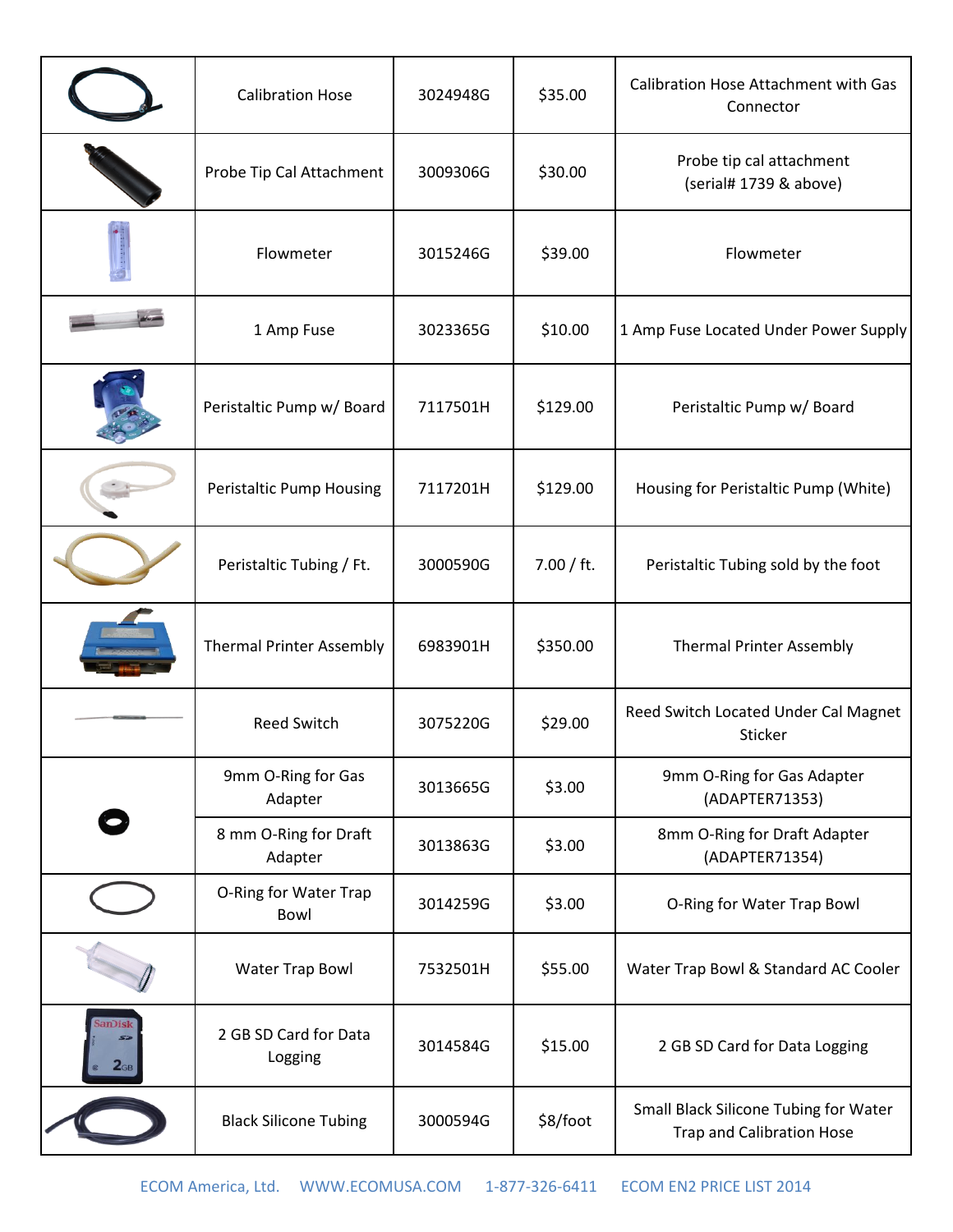|                                                                                                                                      | Ambient Air Temperature<br><b>Stick</b> | 3000595G         | \$75.00      | Ambient Air Temperature Stick                     |  |
|--------------------------------------------------------------------------------------------------------------------------------------|-----------------------------------------|------------------|--------------|---------------------------------------------------|--|
|                                                                                                                                      | <b>EN2 Carry Case</b>                   | 6961901H         | \$500.00     | <b>EN2 Carry Case</b>                             |  |
|                                                                                                                                      | <b>EN2 Under Case</b>                   | 6962001H         | \$275.00     | <b>EN2 Under Case</b>                             |  |
| ecom                                                                                                                                 | Carry Case Shoulder Strap               | 6983005H         | \$49.00      | Carry Case Shoulder Strap<br>(special order only) |  |
|                                                                                                                                      |                                         | <b>SENSORS</b>   |              |                                                   |  |
|                                                                                                                                      | <b>PART</b>                             | <b>NEW PART#</b> | <b>PRICE</b> | <b>DESCRIPTION</b>                                |  |
|                                                                                                                                      | O <sub>2</sub>                          | 7529701H         | \$299.00     | 00/105                                            |  |
|                                                                                                                                      | CO (LOW)                                | 7529201H         | \$499.00     | A5F                                               |  |
|                                                                                                                                      | CO (HI)                                 | 7529301H         | \$599.00     | 5MF                                               |  |
| Nitric P/N:<br>5BNF<br>Oxide                                                                                                         | <b>NO</b>                               | 7529801H         | \$499.00     | 5NF                                               |  |
| 5ND                                                                                                                                  | NO <sub>2</sub>                         | 7529601H         | \$499.00     | 5ND                                               |  |
| *PLEASE CONSULT WITH AN ECOM SALES REPRESENTATIVE IF YOU ARE UNSURE OF THE PARTS YOU NEED*                                           |                                         |                  |              |                                                   |  |
| ** WHEN ORDERING SENSORS, YOU MUST PHYSICALLY IDENTIFY THE SENSOR CODE LOCATED ON THE LABEL ON THE<br><b>OUTSIDE OF THE SENSOR**</b> |                                         |                  |              |                                                   |  |